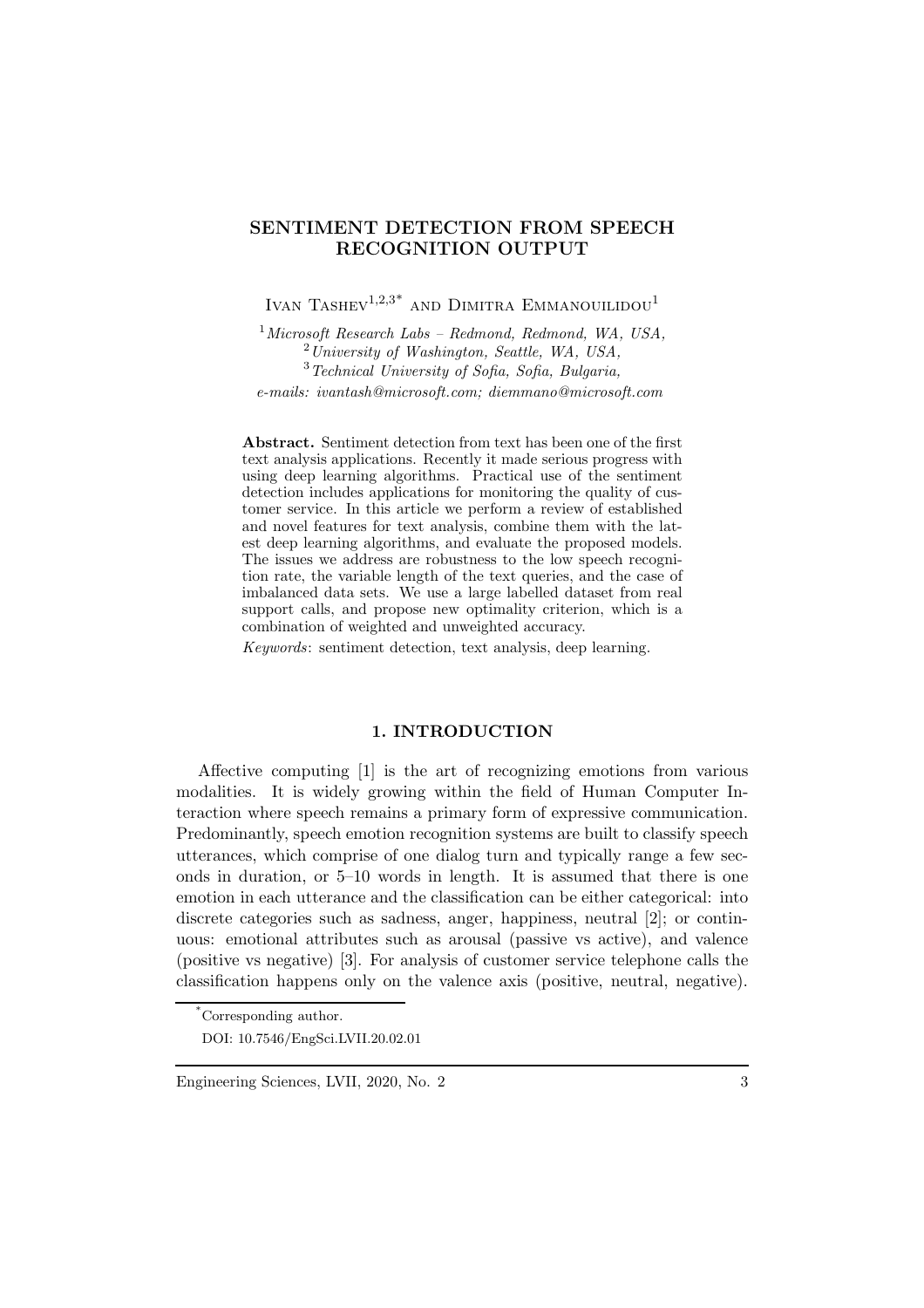

Fig. 1. Typical architecture of a sentiment detection framework

Each classification is performed on one dialog turn, i.e. one utterance of customer speech. Classifications from each of the utterances in the call are later fused to form the final evaluation of the customer call. Typical architecture of such multi-modal sentiment classification system from utterances is shown in Fig. 1. The input audio utterance is sent to an Audio Sentiment Analysis block, and to an Automatic Speech Recognition (ASR) block. The recognized text is processed by a Text Sentiment Analysis block. The conclusions of these two classifiers are fused and form the final classification. In this article we explore various features and classifiers for sentiment analysis based on a single utterance of a customer call. It is extended version of our conference paper [4].

For processing the audio (Audio sentiment analysis), Deep Neural Networks (DNNs) [5] are frequently used. The simplest DNN systems for emotion recognition are feedforward networks of fully connected (FC) layers that are built on top of the utterance level feature representations [6]. Recurrent Neural Networks (RNNs) [7] are a class of neural networks that have cyclic connections between nodes in the same layer. These networks capture the inherent temporal context in emotions and have shown improved performance for classification task [8]. Another class of DNNs, Convolutional Neural Networks (CNNs) [9], capture locally present context, patterns, working on frame level features. CNNs enable the training of end-to-end systems where the feature representations and classification are trained together using a single optimization [10]. Algorithms for sentiment detection from speech are out of the scope of this article, but we will reuse some of the neural network architectures.

Emotion and sentiment detection from text (Text sentiment analysis) is one of the first applications of text analysis. Initial papers were rule-based algorithms, later replaced by bag of words (BoW) modeling using a large sen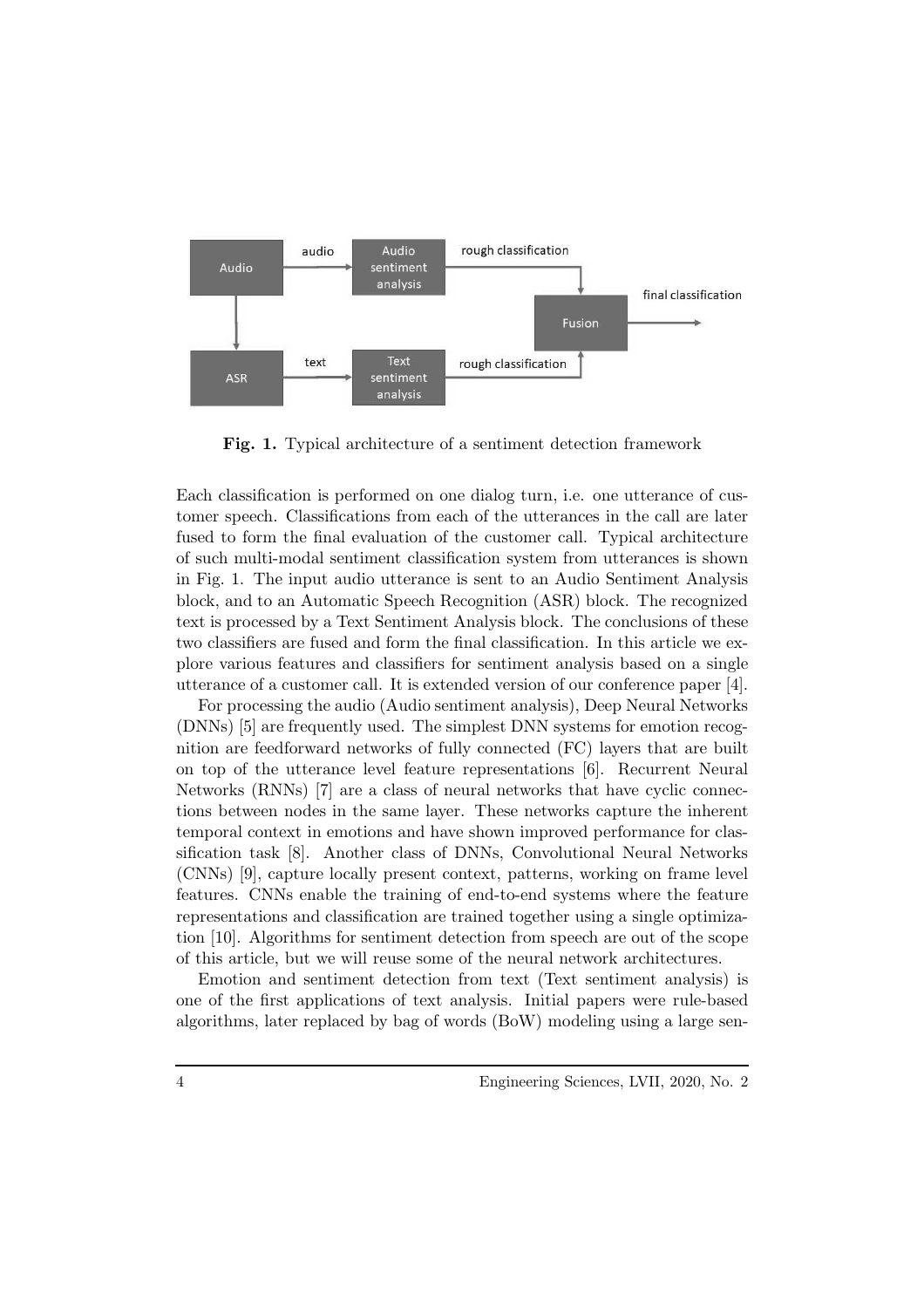timent or emotion lexicon [11], or statistical approaches that also assume the availability of a large dataset annotated with polarity or emotion labels [12]. Word embedding [13] emerged as a powerful tool to map words with similar meaning closer together. It also can be used to transfer the knowledge from large numbers of unlabeled documents [14] to smaller labeled datasets, in the context of sentiment analysis.

Analysis of text utterances using deep neural networks faces the problem of different number of words in the utterance, while classifiers (SVM, FC DNNs) expect fixed number of input features. One approach is to extract utterance statistics based on the word features a priori, and use the extracted statistics as input to the classifier; alternatively, statistics can be extracted after individual word classification and then combined into a final decision. A third approach is to use models with an intermediate hold state, such as Hidden Markov Models (HMMs) or RNN.

Sentiment analysis from call center conversations faces additional set of problems: the noise in the audio signal that harms both the audio-based classification and the ASR; the need for speech diarization into customer and agent speech; the need for robust text classifiers that overcome inevitable ASR errors. Another aspect of the sentiment classification from audio and text in real-life customer calls is that the collected and labeled datasets are highly imbalanced, with neutral label dominating – typically above 90%. If we train the classier on weighted accuracy (WA) we will have very poor results for the positive and negative classes. Even worse, a classifier which outputs always neutral already will have above 90% WA. If we train the classifier on unweighted accuracy (UA) instead, then we will end up with a high absolute number of neutral phrases misclassified as positive or negative, which is also non-ideal.

In this article we explore various features and classifiers for sentiment detection from the output of ASR from real-life customer service calls. To address the issue with the imbalanced dataset we propose a new cost function to train the classifiers, which is a weighted sum of UA and WA. The article is structured as follows. In Section 2 we describe the real-life dataset and the approaches for labeling it. Section 3 covers the investigated feature sets, Section  $4$  – the classifier architectures. We provide the experimental results in Section 5 and we finish the article with discussion of the results and draw some conclusions in Section 6.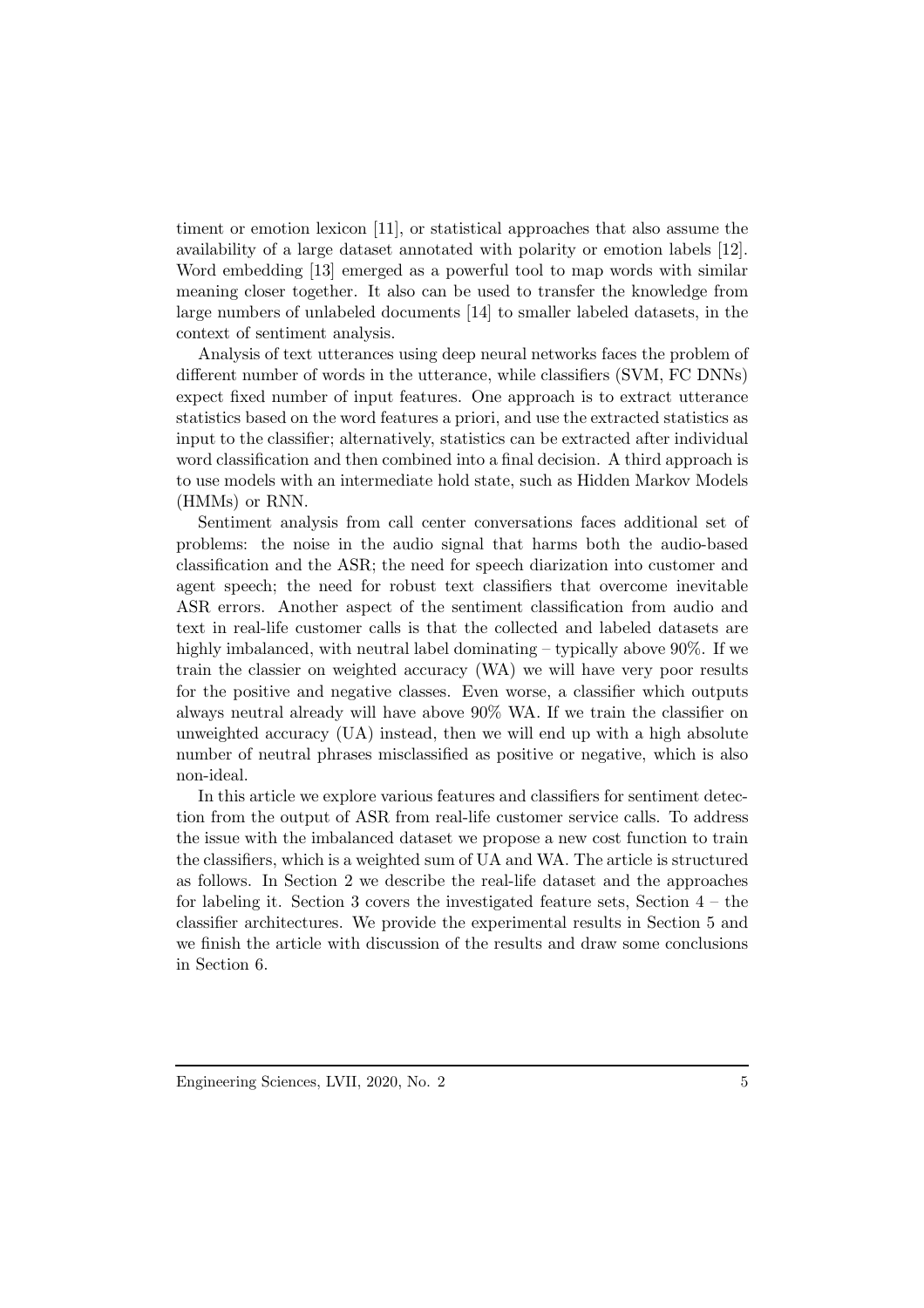#### 2. DATASET AND EVALUATION

The dataset is created from recorded Microsoft customer support calls for a range of products and services. It consists of 1957 sessions in total. Each conversation has been automatically segmented into utterances and separated into agent and customer speech (although occasional mix-ups occur due to crosstalk or processing glitches). An initial transcription pass is done automatically, followed by a human transcription. For the purposes of our task, we will use only the audio data from the customer side, with initial number of 139,493 utterances.

## 2.1. Labelling

Each utterance is labeled for sentiment by three judges in the Microsoft UHRS crowd-sourcing system. All judges must pass a qualifying test, scoring at least 75% on "gold set" of pre-labeled utterances. Judges listen to the entire conversation, one utterance at a time. Additionally, human-transcribed text is presented on-screen for both current and context utterances (three previous and three following). The context displayed includes both agent and customer utterance. Each judge labels the utterance using one of the following labels: clearly positive, somewhat positive, neutral, somewhat negative, clearly negative, agent speech, not intended for service (side talk), cannot label.

#### 2.2. Data selection

The data selection includes removing all utterances labeled agent speech, not intended for service, cannot label; collapsing somewhat and clearly labels together; leaving only the utterances where at least two of the judges agree. In the final dataset we have 111,665 utterances left, with three labels: positive, neutral, and negative. For each utterance we have noisy transcription (the output of ASR) and exact transcription.

#### 2.3. Dataset analysis

The overall judges' agreement leads to UA of 84.85%. The labels distribution is 93.01% neutral, 5.22% negative, and 1.77% positive as shown in Fig. 2(a). The utterances contained between 1 and 97 words, where 95% of them contained less than 18 words. The histogram of the utterances' length is shown in Fig. 2(b). More detailed analysis of the judges' performance and the dataset can be found in [15]. The dataset was split on training, validation, and testing sets in proportion 80%–10%–10%.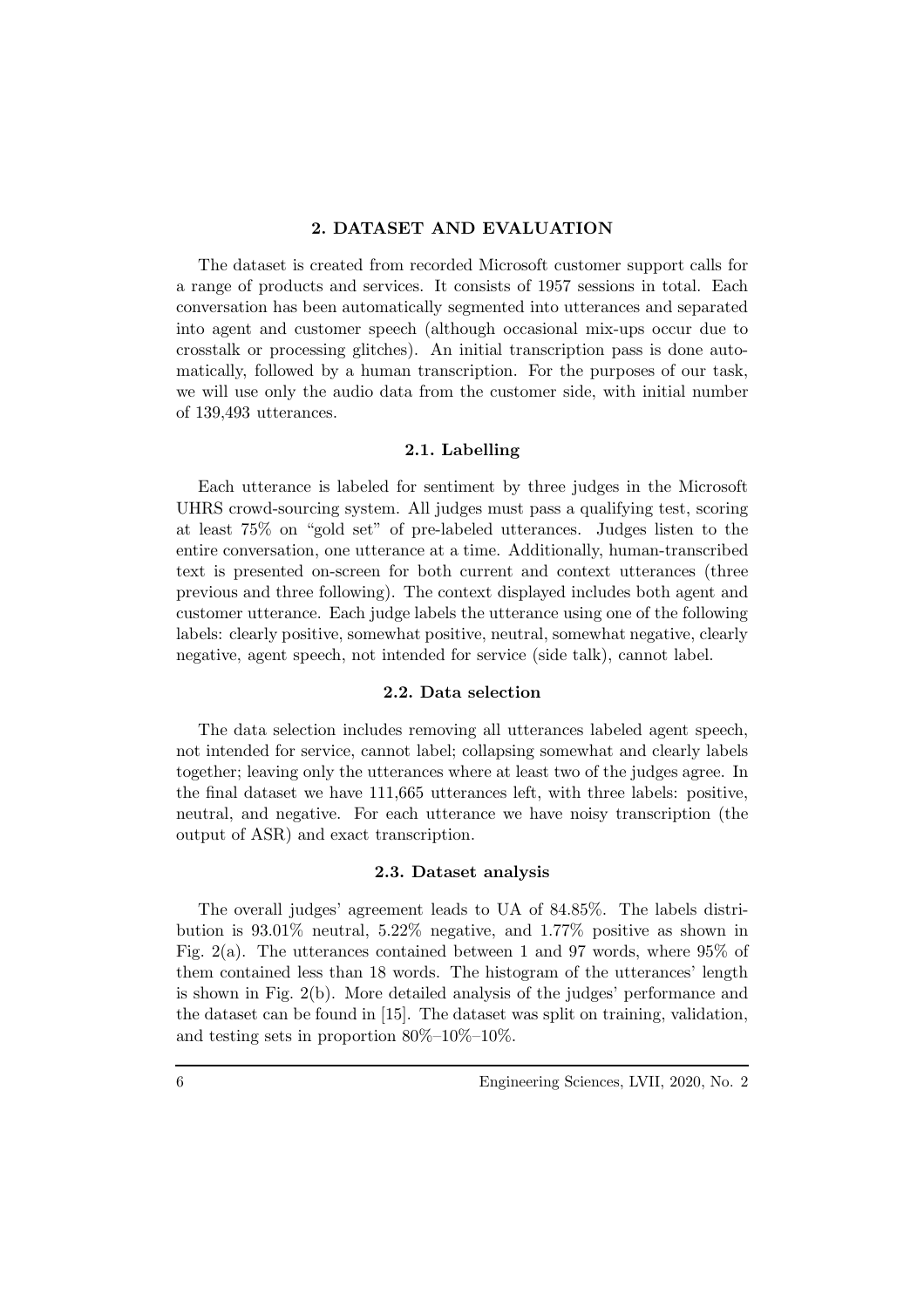

Fig. 2. Dataset statistics and conversion from score to class: (a) distribution of the labels; (b) number of words in utterance; (c) conversion from score to class

#### 2.4. Evaluation parameters and cost function

Class labels were assigned in a way that emphasizes natural proximity between pairs of classes:  $-1$  for negative, 0 for neutral, and  $+1$  for positive. This way the negative class is closer to neutral than positive. All classifiers initially act as regressors that estimate one score value; the score value is then converted to a class membership using two thresholds as shown in Fig.  $2(c)$ .

The first evaluation parameter for the classifier is weighted accuracy  $(W A)$ :

$$
WA = \frac{CL}{N},\tag{1}
$$

where  $WA$  is the weighted accuracy,  $CL$  is the total number of correct labels, and  $N$  is the total number of labels. Note that a classifier that always returns neutral achieves  $93\%$  WA on the imbalanced dataset.

The second evaluation parameter is unweighted accuracy  $(UA)$ :

$$
UA = \frac{1}{K} \sum_{k=1}^{K} \frac{CL_k}{N_k},\tag{2}
$$

where UA is the unweighted accuracy,  $N_k$  is the total number of labels in class  $k = 1, ..., K$  and  $CL_k$  is the total number of correct labels in class k. Given the three classes of the dataset, a classifier that always returns neutral achieves 33% UA.

With  $WA$  as a cost function during training, the trained neural network will tend to return mostly neutral, reducing the accuracy for the other two classes. With  $UA$  as a cost function, we will have a very large absolute number of class

Engineering Sciences, LVII, 2020, No. 2 7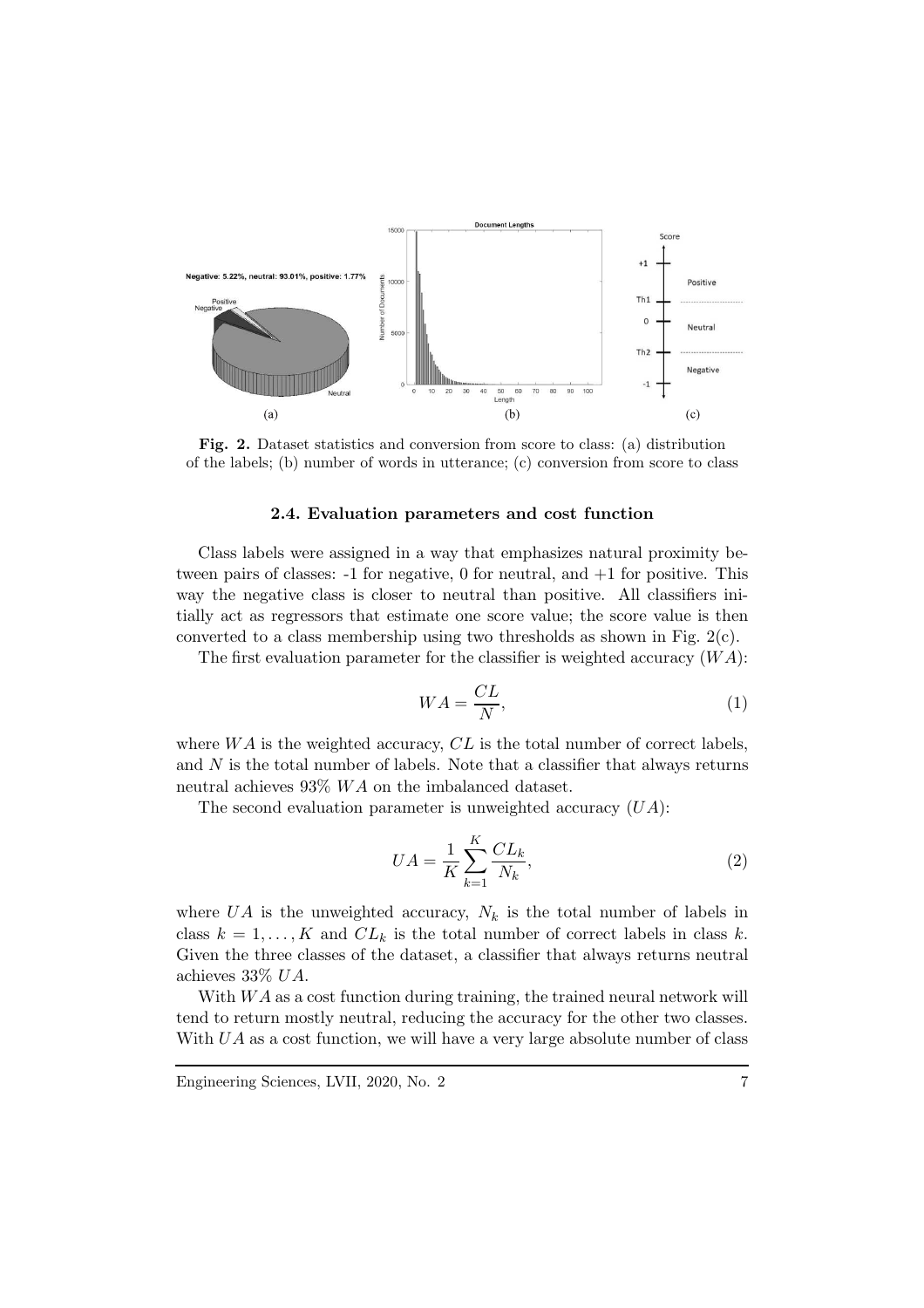neutral classified as one of the other two classes. This will make the manual investigation of customer support calls more difficult and time consuming. To address this issue, we propose using as a cost function the weighted sum of the two accuracies:

$$
Q = \alpha WA + (1 - \alpha) UA - 0.001T_t,
$$
\n
$$
(3)
$$

where  $Q$  is the cost function,  $WA$  and  $UA$  are the weighted and unweighted accuracies, in  $\%$ , coefficient  $\alpha$  denotes the tradeoff between UA and WA, and  $T_t$  is the classifier training time in seconds. The last member is a protection against classifiers with very long training time and minimal advantage in accuracy.

The thresholds in Fig. 2(c) are determined as follows:

$$
[Th1, Th2] = \underset{Th1, Th2}{\arg \max} (Q_{val}), \qquad (4)
$$

where Th<sub>1</sub> and Th<sub>2</sub> are the thresholds,  $Q_{val}$  is the cost function on the validation set.

#### 3. FEATURES

The input for the feature extractor is a sequence of words with variable length. The goal is to provide the classifier with the most informative for the task set of features.

#### 3.1. Statistical features

In this group are the classic for the field of computational linguistics  $n$ grams: uni-grams, bi-grams, and tri-grams [16]. Each n-gram is represented as one-hot vector and we let the classifier learn which n-gram is carrying more information about the utterance sentiment of a given class. The feature set for the utterance is the sum of all one-hot vectors.

This feature set can be further augmented with information about the frequency of the  $n$ -grams in the utterances of each class, which in information retrieval is called TF\*IDF (term frequency–inverse document frequency) [17]. In this case each  $n$ -gram is represented by a sparse vector with length the number of *n*-grams in each class and as many different than zero numbers as classes we have, containing the TF\*IDF number of the n-gram for each class. Illustration of the frequency of different words in different classes is shown in the word clouds in Fig. 3.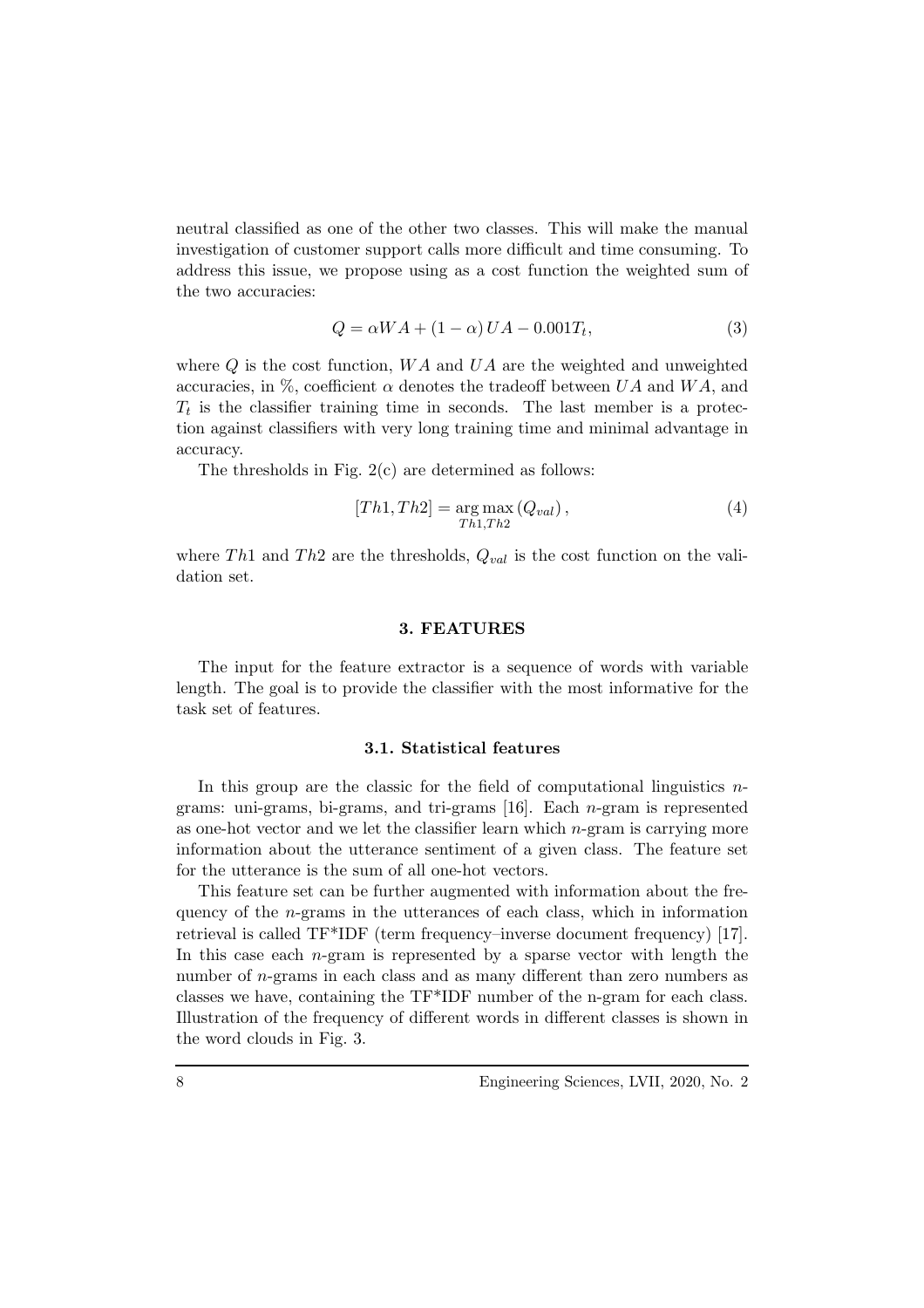

Fig. 3. Word clouds for the three classes in the training set: negative (left), neutral (center) and positive (right)

One of the problems in the statistical features is out-of-vocabulary (OOV) n-grams or TF\*IDFs, which are not presented in the training set, but seen in the test and/or validation dataset. Both n-grams and  $TF^*IDF$  features are frequently referred to as bag-of-words (BoW) features as they do not keep track of the sequence, i.e. the position of the n-gram in the utterance is not accounted for.

#### 3.2. Embedded features

Word embedding represents each word as a long vector, i.e. as a point in a large dimensional space. Because of the way this vector is derived [13] the words with similar meaning are close together. Even more, in this space kingman+woman is very close to queen. For sentiment detection from text we can use embedded vectors pre-trained on a large data corpus, such as the 16 billion documents dataset in [14]. The probability of OOV words will generally be small, but the word embedding is language dependent and will not be domain specific.

A second approach is to train the word embedding on the words in the training set. In this case the embedded space will be domain-specific, but we can have increased number of OOV words in the validation and test datasets.

Third approach is to train the embedding jointly with the sentiment classifier. Then in the embedded space words informative for a given class will be closer together. The problem with OOV words will still be present.

We can use the word embedding vectors as a sequence, or compute statistics across all the word embeddings in the utterance: mean, max, min, standard deviation.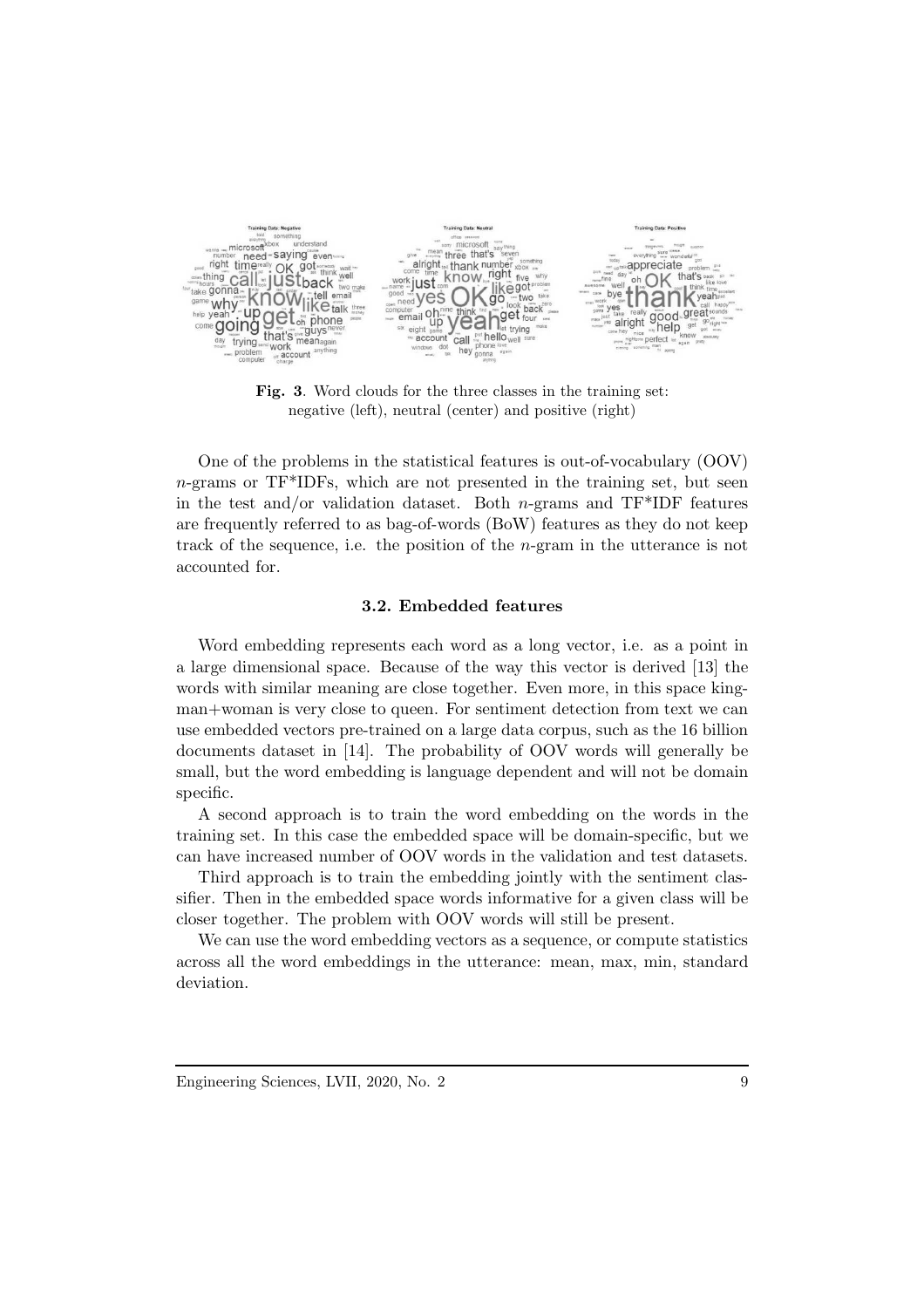## 4. CLASSIFIERS

Most of the classifiers expect fixed length input, while the number of words in a customer utterance can vary significantly. This means that we either have to do some statistical processing of the features before the classifier, or to do classification of each word and then do statistical processing of the outputs, or use classifiers that carry a state from word to word and output the final conclusion at the end of the utterance. For sentiment detection the output of the classifier is a score, which is converted to class decision as described in Section 2.4.

#### 4.1. Fixed input length

The potential feature sets for these classifiers is the BoW group. There are multiple classifiers, described in the literature, but in this article we limit the scope to two: Extreme Learning Machine (ELM) [18] and feed forward fully connected (FC) neural network frequently referred to simply as DNN [5]. The first is simple to train and slightly outperforms on the task all the traditional classifiers like support vector machines (SVM). The second classifier can be made enough deep to have substantial abstraction power and the performance usually is limited by the size of the available dataset.

#### 4.2. Classifiers with state

In this group we experiment with Long-Short Term Memory (LSTM) [19] classifiers, which are in the group of RNN. The LSTM classifiers process the input features consecutively and account for the order of the input vectors. They also preserve internal state and output the decision at the end of the input sequence. LSTM classifiers perform better than the traditional HMM [20]. In addition, an LSTM-based neural network can have more than one LSTM layer.

#### 4.3. Hyper-parameters optimization

Each neural network has hyper-parameters, describing the architecture: number of layers, number of neurons in each layer, etc. The classification accuracy depends on these hyper-parameters and on the dataset. All of the results in this article are presented after a formal process of hyper-parameters optimization, using the cost function, defined in equation (3), as optimization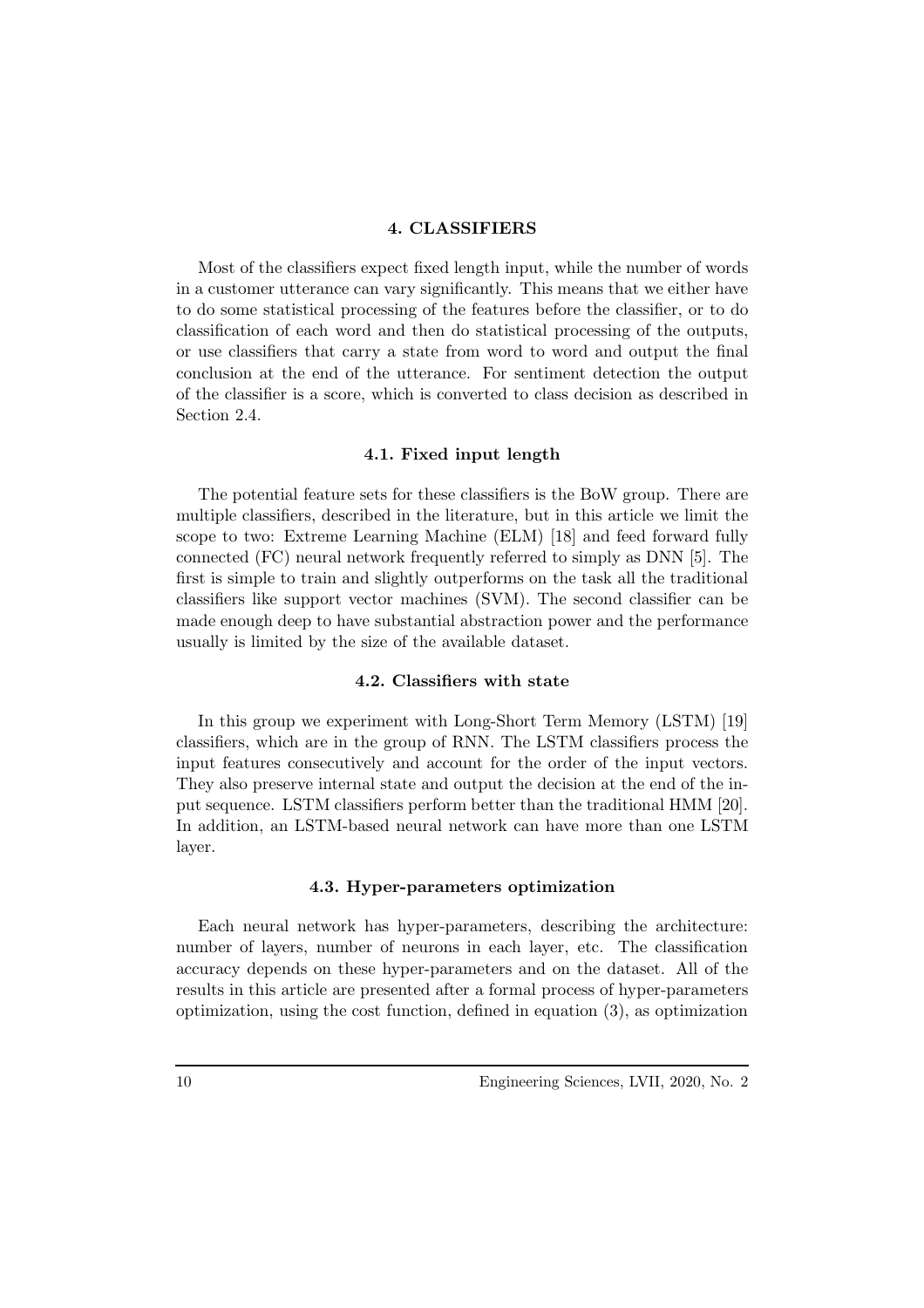criterion. The optimization space is small, and the optimization is carried iteratively, one hyper-parameter at a time. This is known as Gaussian minimization. For each of the single dimensional optimization procedures a scanning method is used with eventual quadratic interpolation.

#### 5. EXPERIMENTAL RESULTS

We present the results in three main parts: using BoW as features, using word embedding as features, and exploring the effect on the speech recognition errors. All the classifiers are implemented in MATLAB using the Text Analytics toolbox. Criterion (3) is used for optimization, where  $a = 0.5$ . The training times, mentioned in the results, are measured on a Windows computer with 12-core, 3.6 GHz, 64-bits CPU and 128 Gbytes of RAM. The GPU is NVIDIA GeForce GTX980Ti. All the design decisions and algorithmic performance ranking were based on performance achieved on the validation dataset. The performance numbers from the test set are provided as evidence for the generalization of the proposed approaches.

## 5.1. Using bag of words as features

The numerical results from various neural networks using BoW features are provided in Table 1. We use as features uni-grams, bi-grams, tri-grams and all of them simultaneously. A separate experiment is done using TF\*IDF features. The two neural networks we experimented with are ELM and DNN. Column Notes describes the architecture of the neural network: the number of hidden layers (hl) and the number of neurons in each layer (hu). As expected, the fully connected deep neural network performs better than ELM with its single hidden layer. The combined feature set of 1-, 2-, and 3-grams provides the highest performance on the validation dataset, achieving  $Q = 75.63$ . This is the model that achieves the highest  $UA = 64.22\%$ . Worth mentioning the performance of the same neural network using uni-grams with  $Q = 75.08$  and the ELM performance with uni-grams as features and  $Q = 74.80$ . The good performance of the uni-grams as feature can be explained with the lower number of OOV uni-grams, compared to bi-grams and tri-grams. It is reasonable to expect that with larger datasets the combined use of all three features will perform even better. The results from the test set confirm the good generalization and have similar ranking.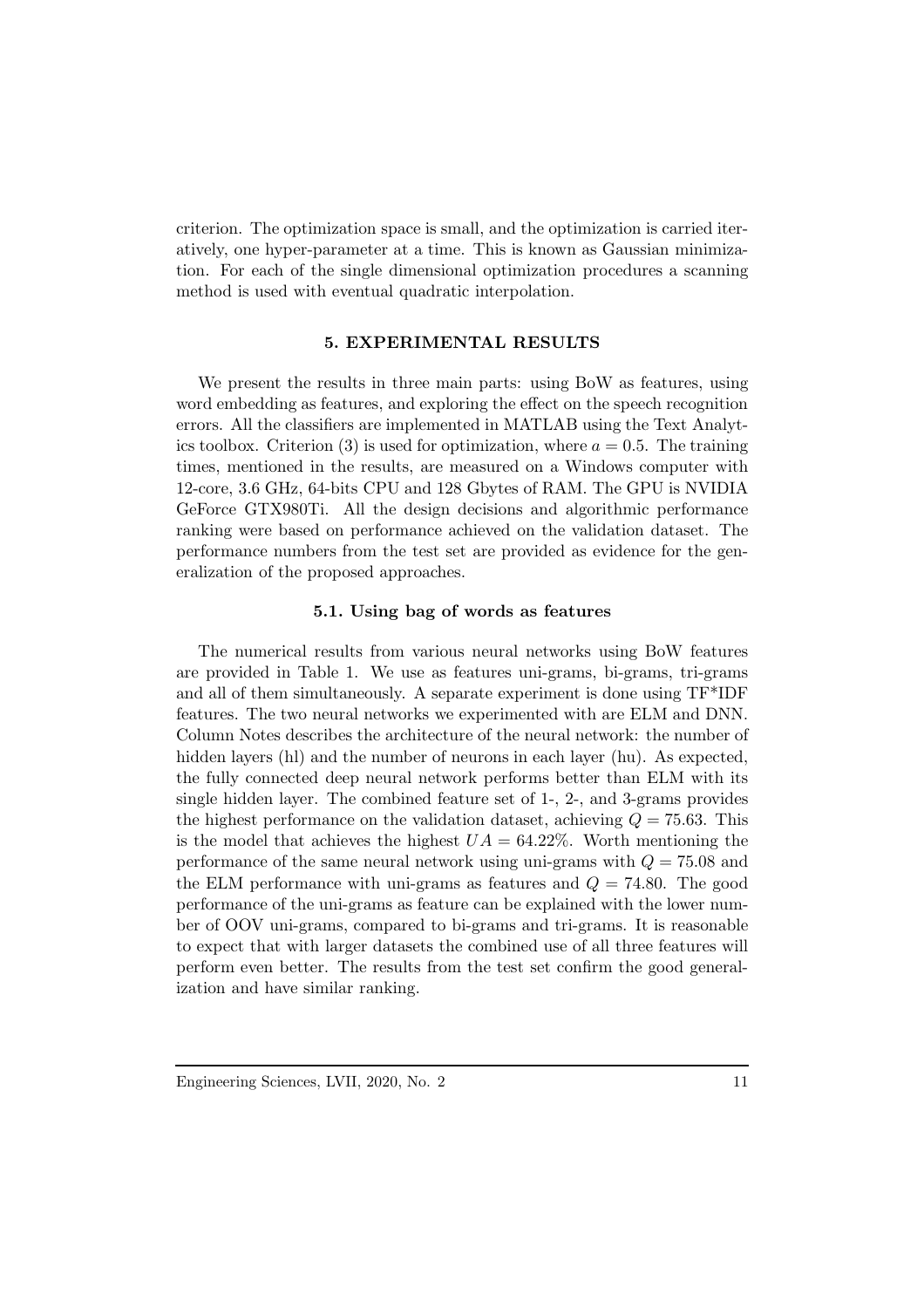|             |                  |                             | Table 1. Results for bag-of-words as features   |                |        |                            |      |                                     |                                              |          |                   |   |
|-------------|------------------|-----------------------------|-------------------------------------------------|----------------|--------|----------------------------|------|-------------------------------------|----------------------------------------------|----------|-------------------|---|
|             | <i>lassifier</i> | Features                    |                                                 | Validation set |        |                            |      | Notes                               |                                              | Test set |                   |   |
|             |                  |                             | WA.%                                            | UA.%           | T, sec |                            |      |                                     | $WA.\%$                                      | UA.%     |                   |   |
|             |                  | unigrams                    | 87.89                                           | 61.74          | 18.5   | 74.80                      |      | $500 \; \mathrm{hu}$                | 87.89                                        | 60.89    | 74.39             |   |
|             |                  | bigrams                     | 91.04                                           | 45.92          | 159.2  | 68.32                      |      | 6620 hu                             | 92.02                                        | 45.94    | 68.98             |   |
| ELM         |                  | trigrams                    | 92.56                                           | 35.09          | 3.3    | 63.82                      |      | $2000 \; \mathrm{hu}$               | 93.23                                        | 34.75    | 63.99             |   |
|             |                  | $-$ , $2$ -, and $3$ -grams | 88.15                                           | 58.78          | 121.0  | 73.34                      |      | 4000 hu                             | 89.37                                        | 59.20    | 74.29             |   |
|             |                  | TF*IDF                      | 89.68                                           | 56.61          | 27.5   | 73.11                      |      | $2000 \; \mathrm{hu}$               | 90.13                                        | 58.26    | 74.20             |   |
|             |                  | unigrams                    | 88.33                                           | 62.49          | 335.0  | 75.08                      |      | $3$ hl, $800$ hu                    | 89.48                                        | 64.92    | 77.20             |   |
|             |                  | bigrams                     | 91.72                                           | 46.89          | 843.0  | 68.46                      |      | 4 hl, 1024 hu                       | 92.85                                        | 46.12    | 69.49             |   |
| <b>NN</b>   |                  | trigrams                    | 92.50                                           | 35.33          | 8.5    | 63.91                      |      | 2 hl, 128 hu                        | 93.31                                        | 34.91    | 64.11             |   |
|             |                  | $-$ , $2$ -, and $3$ -grams | 87.35                                           | 64.22          | 151.6  | 75.63                      |      | $3 \mathrm{hl}$ , $512 \mathrm{hu}$ | 88.04                                        | 66.23    | 77.14             |   |
|             |                  | TF*IDF                      | 89.44                                           | 60.33          | 237.7  | 74.65                      | 4 Ы. | $.256 \; \mathrm{hu}$               | 90.40                                        | 62.76    | 76.58             |   |
|             |                  |                             |                                                 |                |        |                            |      |                                     |                                              |          |                   |   |
|             |                  |                             |                                                 |                |        |                            |      |                                     |                                              |          |                   |   |
|             |                  |                             | Table 2. Results for word embedding as features |                |        |                            |      |                                     |                                              |          |                   |   |
| Embedding   |                  | reatures                    | $\mathbb{C}$ lassifier                          |                |        | Validation set             |      |                                     | Notes                                        |          | Test set          |   |
|             |                  |                             |                                                 |                |        | $WA, \%$ [UA, $%$ [T, sec] |      | $\circ$                             |                                              |          | $WA. \%$ UA. $\%$ | S |
|             |                  | stats: # words, mean        | ELM                                             |                |        | 88.67 56.23 169.0 72.28    |      |                                     | 300 emb, 5265 hu                             | 89.68    | 59.06 74.37       |   |
| Pre-trained | min,             | max, stdev                  | <b>NN</b>                                       |                | 84.48  | 63.89                      |      |                                     | 530.0   73.66   300 emb, 3 h1,600 hu   85.79 |          | 65.91 75.85       |   |

| ï<br>i                |
|-----------------------|
| å<br>3                |
| Ç<br>3<br>Š           |
| j<br>i                |
| j<br>1<br>ć<br>í<br>J |
| î<br>ł<br>١<br>ç<br>¢ |
| I                     |
|                       |
| l                     |

12 Engineering Sciences, LVII, 2020, No. 2

on  $16B$ words

 $\mathbf{r}$ 

76.42 76.32 75.85

63.08

89.76 89.88

33.47

89.

 $300 \text{ emb}, 150 \text{ hu}$  $300$ emb,<br/> $480$ hu

 $74.94$ 74.70

233.0

291.0

61.18 62.18

88.80 88.16

 $STM + stats + ELM$ 

as a sequence embeddings

train set

last  $185$ 

53 Š 53

N<sub>+F</sub>C, last

LSЛ

min, max, stdev

74.35 74.23 50

58.43

200 emb, 180 hu  $300$  emb,  $256$  hu 300 emb.256

74.44

265.0

59.7 ăs.

89.64 89.  $89$ 

last

FM+FC.

D<br>H<br>H<br>H  $\sum_{i=1}^{n}$ P

train+val sets

on dataset re-trained

Embedding trained jointly

×

89. 90.

 $\mathbf{u}$ 

 $\frac{8}{3}$ 72.89

Pre-trained min, max, stdev DNN 84.48 63.89 530.0 73.66 300 emb,3 hl,600 hu 85.79 65.91 75.85<br>The standard min, max, stdev remarkation of the state of the state of the state of the state of the state of t on 16B embeddings LSTM+FC, last 88.16 62.18 233.0 74.94 300 emb,150 hu 89.17 63.47 76.32 words as a sequence LSTM+stats+ELM 88.80 61.18 291.0 74.70 300 emb,480 hu 89.76 63.08 76.42 Pre-trained train set LSTM+FC, last 89.27 57.59 752.0 72.68 300 emb,256 hu 89.88 57.23 73.56 on dataset train+val sets LSTM+FC, last 89.23 58.04 747.0 72.89 300 emb,256 hu 89.91 58.55 74.23 Embedding trained jointly  $\parallel$  LSTM+FC, last  $\parallel$  89.64  $\mid$  59.77  $\mid$  265.0  $\mid$  74.44  $\parallel$  200 emb,180 hu  $\parallel$  90.27  $\mid$  58.43  $\mid$  74.35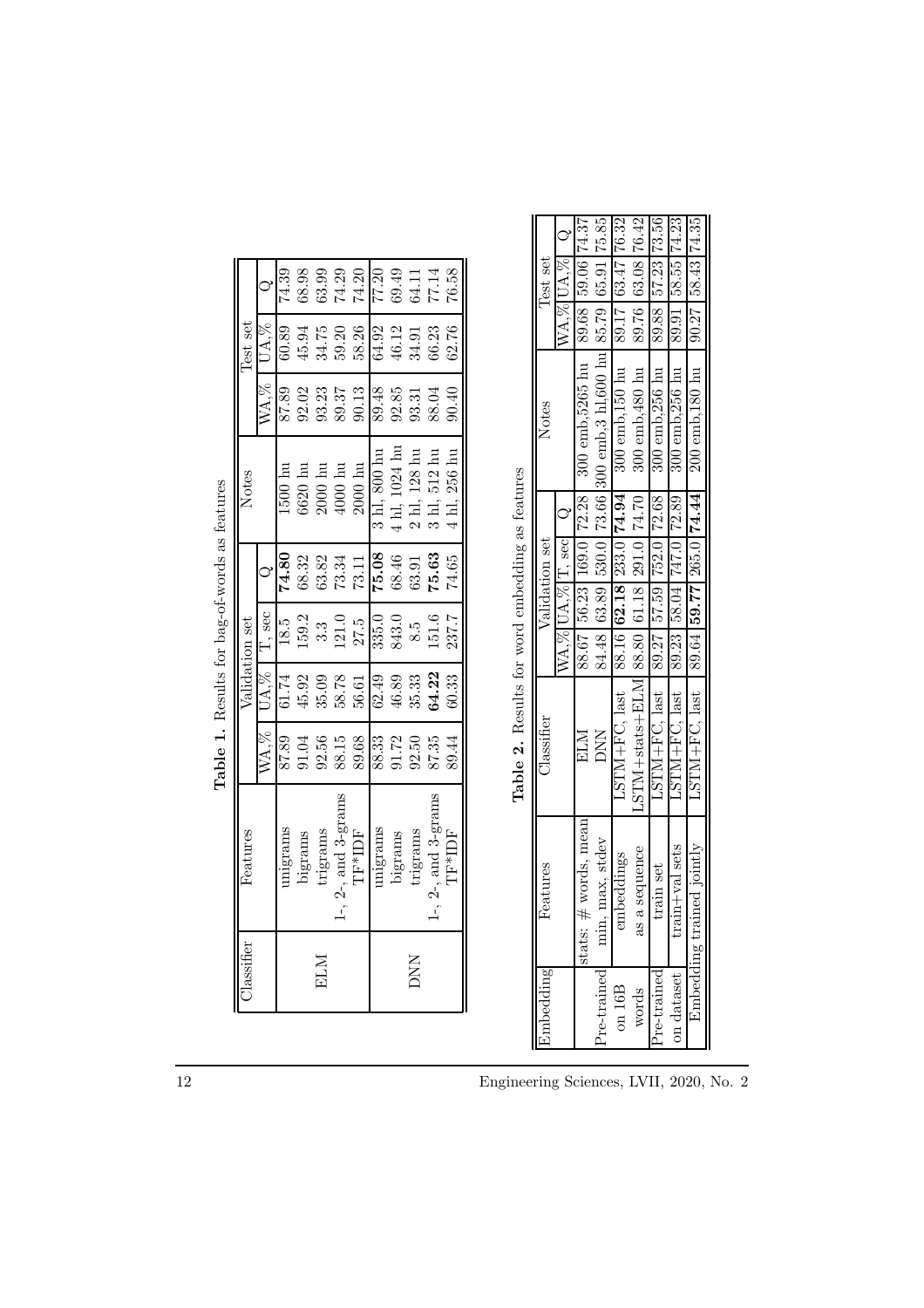#### 5.2. Using embedding as features

Table 2 shows the results from the experiments with word embedding. Again, the Notes column gives information about the neural network architecture.

The first group of experiments uses a pre-trained word embedding on 16 billion documents in American English. This drastically reduces OOV words. As the utterances have different length, in one of the cases we take statistics of the embedding vectors with length of 300: mean, max, min, standard deviation and add as additional feature the number of the words in the utterance. These 1201 features from each utterance are the input of two fully connected neural networks: DNN and ELM. Another approach is to treat the embedding vectors as a sequence of 300 features and use an LSTM network as a classifier. In one of the cases we have an additional fully connected layer at the LSTM output, in another we collect the LSTM outputs after each word. In the second case at the end of the utterances we do statistics as above (mean, min, max, standard deviation, number of words) and finalize the decision using ELM neural network. These two approaches perform well, with slight advantage of the classic LSTM and FC after the output. It achieves  $Q = 74.94$  and  $UA = 62.18\%.$ 

A second group of experiments is with word embedding trained either on the training set or trained on the joint training+validation sets. The advantages here are that the embeddings are domain specific, the disadvantages – the dataset is small (less than a million words). The best performing classifier from the previous group of experiments was used (LSTM+FC, last), but in general this group has lower results than the first one.

The last experiment is to train the classifier and embedding jointly. In this case the embedding vector caries information about how much this word belongs to a given class. The used classifier is again LSTM+FC and this is the third best performing configuration using word embedding. It does not require a language specific pre-trained word embedding and does not depend on the quality of such pre-trained embedding. The price for this is minimal hit in the performance, which can be mitigated with a larger dataset. From this standpoint the third approach is the winner of the classifiers using embedding as features.

# 5.3. Impact of the speech recognition errors

The impact of speech recognition accuracy is explored in Table 3. We perform training and evaluation of the three best performing algorithms using: (i) the ASR output, and (ii) the exact human-written transcription. For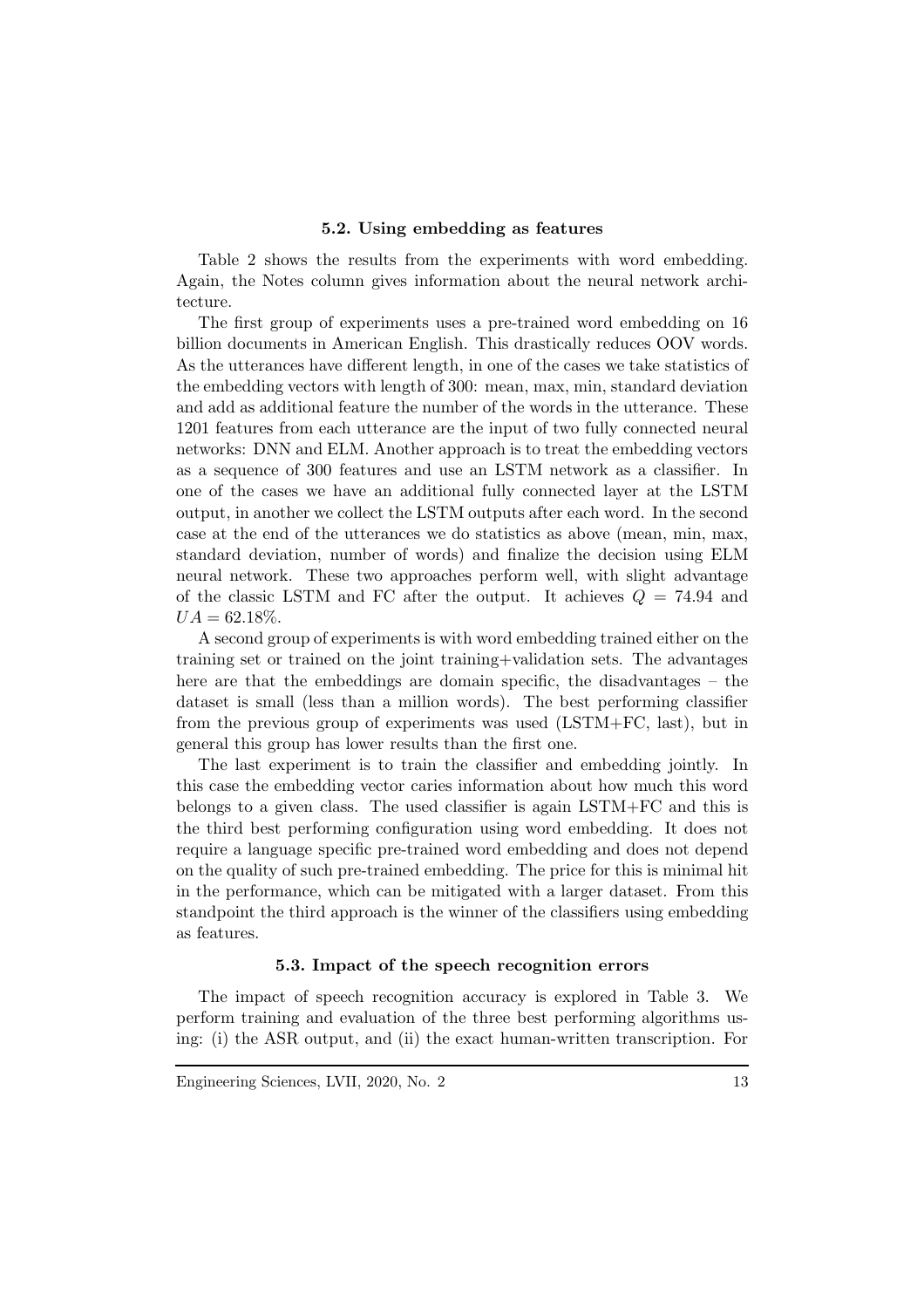| Delta          |                    |                                                                                             |                                                                                 |                                                                                        | 4.51                                                                                        | 5.53                                                                                          |                                                                             |
|----------------|--------------------|---------------------------------------------------------------------------------------------|---------------------------------------------------------------------------------|----------------------------------------------------------------------------------------|---------------------------------------------------------------------------------------------|-----------------------------------------------------------------------------------------------|-----------------------------------------------------------------------------|
|                |                    |                                                                                             |                                                                                 |                                                                                        |                                                                                             |                                                                                               |                                                                             |
| Lest set       |                    |                                                                                             |                                                                                 |                                                                                        |                                                                                             |                                                                                               |                                                                             |
|                |                    |                                                                                             |                                                                                 |                                                                                        |                                                                                             |                                                                                               |                                                                             |
| Notes          |                    | LSTM+FC embedding   89.64   59.77   265.0   74.44   200 emb, 180 hu   90.27   58.43   74.35 | unigrams   88.33   62.49   335.0   75.08   3 hl, 800 hu   89.48   64.92   77.20 | $1-2-3$ -grams 87.35 $(64.22)$ 151.6 <b>75.63</b> 3 hl, 512 hu $(88.04)$ 66.23 $77.14$ | LSTM+FC embedding   87.98   70.99   533.1   78.95   200 emb, 180 hu   88.53   67.00   77.77 | $\frac{1}{183.18}$   88.97   72.74   247.7   80.61   3 hl, 800 hu   89.87   78.83   81.68   1 | 1-,2-,3-grams 87.57 73.51 521.9 80.02 3 hl, 512 hu   88.35 73.86 81.11 4.38 |
|                |                    |                                                                                             |                                                                                 |                                                                                        |                                                                                             |                                                                                               |                                                                             |
| Validation set |                    |                                                                                             |                                                                                 |                                                                                        |                                                                                             |                                                                                               |                                                                             |
|                |                    |                                                                                             |                                                                                 |                                                                                        |                                                                                             |                                                                                               |                                                                             |
|                | WA, % UA, % T, sec |                                                                                             |                                                                                 |                                                                                        |                                                                                             |                                                                                               |                                                                             |
| Features       |                    |                                                                                             |                                                                                 |                                                                                        |                                                                                             |                                                                                               |                                                                             |
| Classifier     |                    |                                                                                             | <b>DNN</b>                                                                      | <b>NN</b>                                                                              |                                                                                             | <b>DNN</b>                                                                                    | <b>DNN</b>                                                                  |
| <b>Dataset</b> |                    | <b>ASR</b>                                                                                  | utput                                                                           |                                                                                        | Exact                                                                                       |                                                                                               |                                                                             |

Table 3. Impact of the speech recognition errors **Table 3.** Impact of the speech recognition errors

14 Engineering Sciences, LVII, 2020, No. 2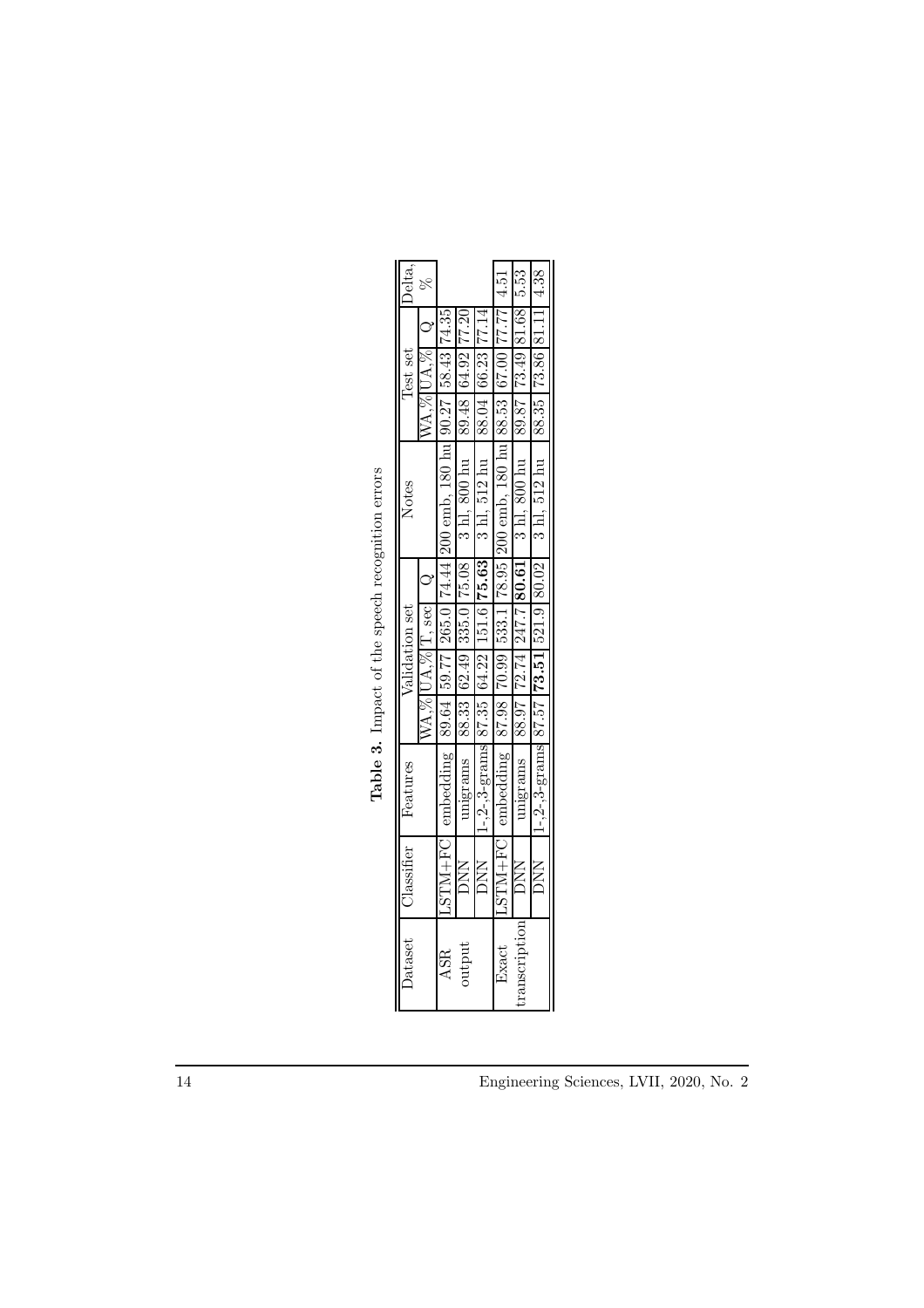convenience, the results using the ASR output are copied from the previous two tables. The Delta column shows the increase of the performance on the verification set when using the exact transcription. Using the exact transcription shows an expected increase in accuracy, between 4–6%. The highest performance of  $Q = 80.61$  is achieved with the combination uni-grams and DNN, while using all *n*-grams with DNN achieves highest  $Q = 73.51$ . Note that for clear comparison we use the network architectures, optimized for the ASR output. It is highly probable that an optimization of the neural network architectures for the exact transcription will achieve even higher performance.

#### 6. DISCUSSION AND CONCLUSIONS

In this article we explored various feature representations and classifiers for the task of sentiment detection from speech transcription. We proposed the use of a cost function that accounts for both  $WA$  and  $UA$  via equation (3), aiming to mitigate highly imbalanced training dataset. A tradeoff coefficient of  $a = 0.5$  was proposed. Figure 4 shows the dependency of the WA and  $UA$  on this parameter, for DNN classifier using all *n*-grams as features. The trends for other combinations of features and classifier are quite similar. When  $a = 1.0$  we have  $WA = 94\%$  and  $UA = 42\%$ . When the coefficient is moved to the other extreme,  $a = 0.0$ , then weighted accuracy goes down to 67% and unweighted accuracy goes up to 69%. Seems that using  $a = 0.5$  provides a good tradeoff between the weighted and unweighted accuracy, where we have most of the gain in unweighted accuracy (up to 64%), without losing much from weighted accuracy (down to 87%).



Fig. 4. Weighted and unweighted accuracy dependency on the cost



Engineering Sciences, LVII, 2020, No. 2 15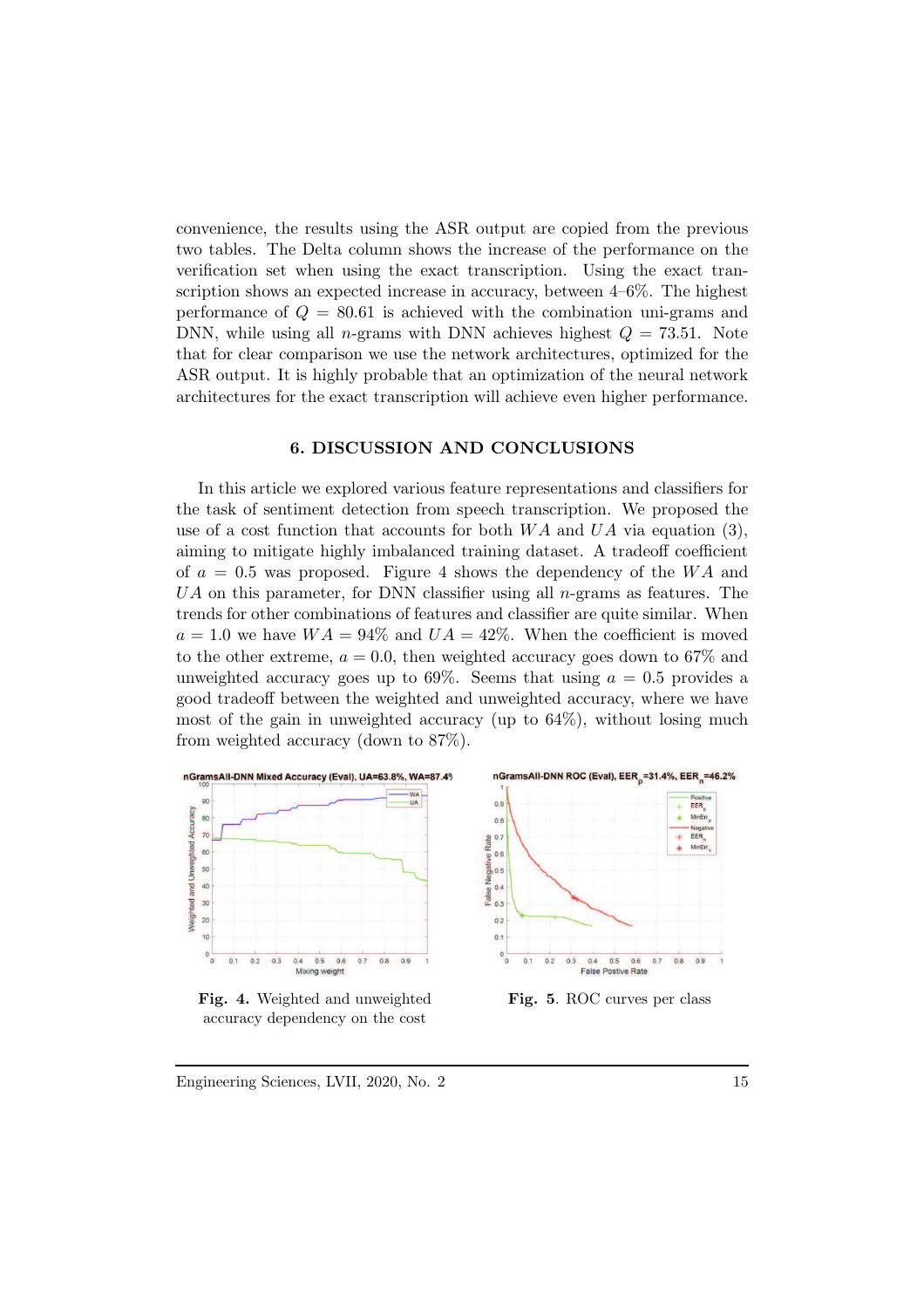Another aspect of the proposed algorithm is to use the classifiers in regression mode and estimate a value ranging from −1 (negative), through 0 (neutral), to  $+1$  (positive). This introduces the concept that negative is closer to neutral than to positive, but also allows applying of two separate thresholds to adjust individually the false positive and false negative rates for the negative and positive classes. The ROC curves for these two classes are shown in Fig. 5. It is well visible that the classification error is much lower for the positive class, than for the negative class. Customers are typically polite and express verbally when they are satisfied but can be less clear in their words when the result is not satisfactory.

In terms of robustness to ASR errors, the analysis of various features and network architectures revealed that 1-, 2-, and 3-grams as features and a DNNbased classifier were the best choice. It is closely followed by the same classifier using just uni-grams, and using pre-trained word embedding as a sequence and LSTM classifier.

In our experiments the traditional classifiers are represented by the ELM, which performs close, but better than pretty much all of them. The proposed algorithms outperform the ELM based classifier with 5–7% in UA for word embedding features and  $2-6\%$  in UA for *n*-gram features.

The logical next step is to combine the results from both audio-based and text-based classifiers. Since the feature rate is different between audio (frames every 20 ms) and text (words on the output of ASR), a late fusion of the two models would be suitable for combining the outputs into a single decision.

#### ACKNOWLEDGEMENTS

Authors would like to thank our colleagues Ashley Chang, Bryan Li, Dimitrios Dimitriadis, and Andreas Stolcke for labeling the data and fruitful discussions on various aspects of sentiment detection from customers' calls.

#### **REFERENCES**

- [1] S. Poria, E. Cambria, R. Bajpai, and A. Hussain, A review of affective computing: From unimodal analysis to multimodal fusion, *Information Fusion* (2017) 37 98–125.
- [2] B. Schuller, A. Batliner, S. Steidl, and D. Seppi, Recognising realistic emotions and affect in speech: State of the art and lessons learnt from the first chalenge, *Speech Communication* (2011) 53 (9) 1062–1087.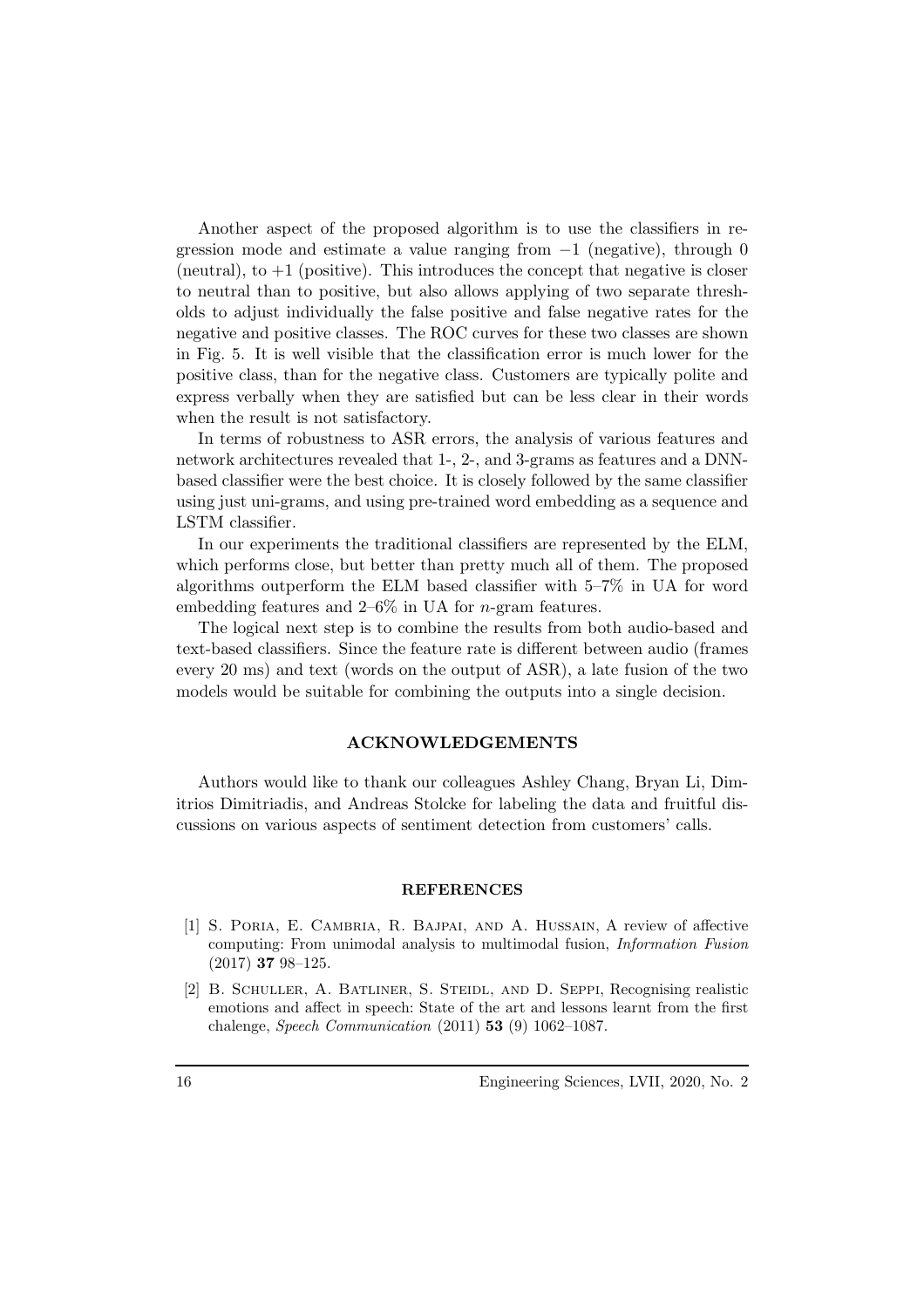- [3] F. WENINGER, F. RINGEVAL, E. MARCHI, AND B. SCHULLER, Discriminatively trained recurrent neural network for continuous dimensional emotion recognition from audio, in Proceedings of IJCAI, 2016, pp. 2196–2202.
- [4] I. TASHEV AND D. EMMANOUILIDOU, Sentiment detection from ASR output, in: International Conference on Information Technologies, IEEE, September 2019, pp. 65–68.
- [5] G. E. Hinton, S. Osindero, and Y.-W. Teh, A fast learning algorithm for deep belief nets, *Neural Computation* (2006) 18 (7) 1527–1554.
- [6] K. Han, D. Yu, and I. J. Tashev, Speech emotion recognition using deep neural network and extreme learning machine, in: Interspeech 2014.
- [7] G. Keren and B. Schuller, Convolutional RNN: an enhanced model for extracting features from sequential data, *Preprint arXiv:1602.05875*, 2016.
- [8] J. Lee and I. J. Tashev, High-level feature representation using recurrent neural network for speech emotion recognition, in: Interspeech 2015.
- [9] YA. LECUN, FU-JIE HUANG, AND L. BOTTOU, Learning methods for generic object recognition with invariance to pose and lighting, in: Computer Vision and Pattern Recognition Conference, 2004.
- [10] S. Parthasarathy and I. J. Tashev, Convolutional neural netwok techniques for speech emotion recognition, in: Proceedings of IWAENC, September 2018.
- [11] G. Mishne *et al*., Experiments with mood classification in blog posts, in: Proceedings of ACM SIGIR 2005 Workshop on Stylistic Analysis of Text for Information Access, 2005, pp. 321–327.
- [12] L. ONETO, F. BISIO, E. CAMBRIA, AND D. ANGUITA, Statistical learning theory and ELM for big social data analysis, *IEEE Comput. Intell. Mag.* (2016) 11 (3) 45–55.
- [13] T. Mikolov, I. Sutskever, Kai Chen, G. Corrado, and J. Dean, Distributed representations of words and phrases and their compositionality, in: Proceedings of NIPS, 2013.
- [14] T. Mikolov, E. Grave, P. Bojanowski, C. Puhrsch, and A. Joulin, Advances in Pre-Training Distributed Word Representations, in: Proceedings of the International Conference on Language Resources and Evaluation (LREC 2018), 2018.
- [15] B. Li, D. Dimitriadis, and A. Stolcke, Acoustic and Lexical Sentiment Analysis for Customer Service Calls, in: Proceedings of ICASSP, IEEE, May 2019.
- [16] P. F. Brown, V. J. Della Pietra, P. V. deSouza, J. C. Lai, and R. L. Mercer, Class-based n-gram models of natural language, *Computational Linguistics* (1992) 18 467–479.